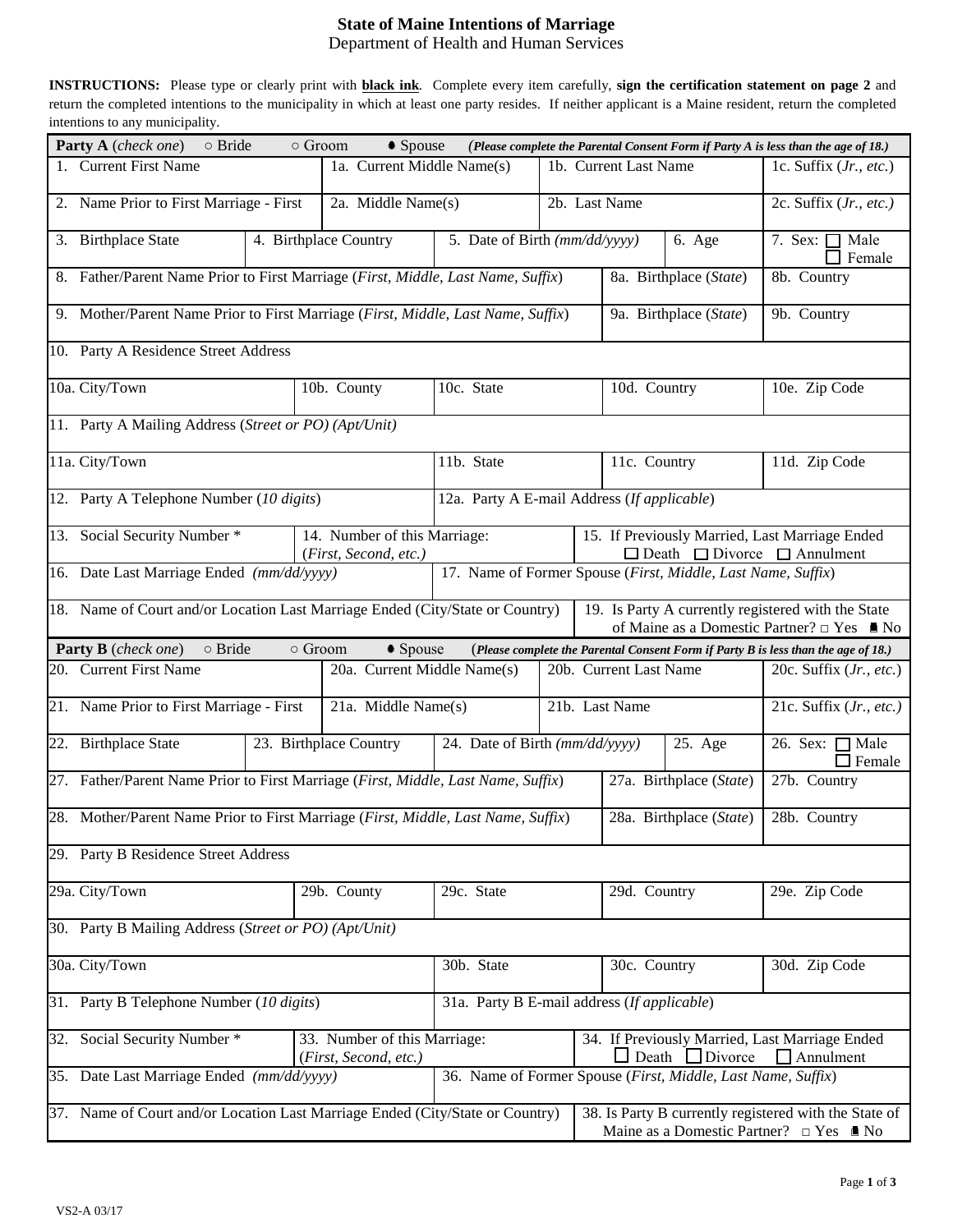## **State of Maine Intentions of Marriage**

Department of Health and Human Services

| <b>Signed Certification</b>                                                                                                                                                                                                                                                                                                                                                                                                                                                                                                |                                   |                                                                                                 |                             |                                            |             |  |  |  |  |  |  |
|----------------------------------------------------------------------------------------------------------------------------------------------------------------------------------------------------------------------------------------------------------------------------------------------------------------------------------------------------------------------------------------------------------------------------------------------------------------------------------------------------------------------------|-----------------------------------|-------------------------------------------------------------------------------------------------|-----------------------------|--------------------------------------------|-------------|--|--|--|--|--|--|
| 39. First cousins are required by law to obtain a certificate of genetic counseling by a physician. Are you first cousins?<br>$\Box$ Yes $\blacksquare$ No                                                                                                                                                                                                                                                                                                                                                                 |                                   |                                                                                                 |                             |                                            |             |  |  |  |  |  |  |
| I hereby certify that the information provided is correct to the best of my knowledge and belief and that I am free to marry<br>under the laws of Maine. I understand a person who makes false representations to obtain a marriage license or to cause the<br>solemnization of a marriage in violation of Maine law commits a civil violation for which a forfeiture may be adjudged as<br>specified in Title 19-A §659 (3). This "intentions to marry" form is valid only for marriages performed in the State of Maine. |                                   |                                                                                                 |                             |                                            |             |  |  |  |  |  |  |
| Signature of Party A<br>40.                                                                                                                                                                                                                                                                                                                                                                                                                                                                                                | Date Signed                       | Signature of Party B<br>41.                                                                     |                             | Date Signed                                |             |  |  |  |  |  |  |
| The above named parties have personally appeared before me and made oath to the truth and foregoing statement:                                                                                                                                                                                                                                                                                                                                                                                                             |                                   | ▶                                                                                               |                             |                                            |             |  |  |  |  |  |  |
|                                                                                                                                                                                                                                                                                                                                                                                                                                                                                                                            |                                   | Notaries please do not use a notary seal, embosser or stamp on marriage intentions or licenses. |                             |                                            |             |  |  |  |  |  |  |
| Signature of Notary Public or Municipal Clerk                                                                                                                                                                                                                                                                                                                                                                                                                                                                              |                                   | Signature of Notary Public or Municipal Clerk                                                   |                             |                                            |             |  |  |  |  |  |  |
| Printed Name of Notary or Clerk                                                                                                                                                                                                                                                                                                                                                                                                                                                                                            | Date Signed                       | Printed Name of Notary or Clerk                                                                 |                             |                                            | Date Signed |  |  |  |  |  |  |
| My Term Expires                                                                                                                                                                                                                                                                                                                                                                                                                                                                                                            | City/Town                         |                                                                                                 | My Term Expires             |                                            | City/Town   |  |  |  |  |  |  |
| County<br><b>State</b>                                                                                                                                                                                                                                                                                                                                                                                                                                                                                                     |                                   |                                                                                                 | County                      |                                            | State       |  |  |  |  |  |  |
| <b>Ceremony/Solemnization</b> (Provide date and location of marriage and the name of the person performing the ceremony if known.)                                                                                                                                                                                                                                                                                                                                                                                         |                                   |                                                                                                 | (If unknown, print unknown) |                                            |             |  |  |  |  |  |  |
| 42. Date of Marriage (mm/dd/yyyy)                                                                                                                                                                                                                                                                                                                                                                                                                                                                                          | 43. Place of Marriage (City/Town) |                                                                                                 | 44. County                  |                                            |             |  |  |  |  |  |  |
| 45. Officiant Name (First, Middle, Last Name, Suffix)                                                                                                                                                                                                                                                                                                                                                                                                                                                                      |                                   |                                                                                                 |                             | 46. Officiant Telephone Number (10 digits) |             |  |  |  |  |  |  |
| 47. Officiant Title (Type of Clergy such as Minister, Judge, Priest or Member of the Maine Bar, or Notary, etc.)                                                                                                                                                                                                                                                                                                                                                                                                           |                                   |                                                                                                 |                             |                                            |             |  |  |  |  |  |  |
| 48. Officiant E-Mail Address                                                                                                                                                                                                                                                                                                                                                                                                                                                                                               |                                   |                                                                                                 |                             |                                            |             |  |  |  |  |  |  |
| 49. Officiant Mailing Address (Street or PO) (Apt/Unit)                                                                                                                                                                                                                                                                                                                                                                                                                                                                    |                                   |                                                                                                 |                             |                                            |             |  |  |  |  |  |  |
| 50. City/Town                                                                                                                                                                                                                                                                                                                                                                                                                                                                                                              | 51. State                         |                                                                                                 |                             | 52. Country                                |             |  |  |  |  |  |  |
| *Federal law requires the collection of social security numbers from applicants for a marriage license. (42 USC §666). The SSN is confidential                                                                                                                                                                                                                                                                                                                                                                             |                                   |                                                                                                 |                             |                                            |             |  |  |  |  |  |  |

**information and may not be disclosed** (1 M.R.S. §402 (3)(N). This document (the "State of Maine Intentions of Marriage" form) **becomes a public record 50 years** *after* the date on this intentions to marry form (19-A M.R.S. §651). Because the SSN is confidential information that may *not* be disclosed, the SSN must be deleted (redacted) from this document before it is open for public inspection after 50 years. The social security number (SSN) is retained by the State Agency and the municipal clerks responsible for the administration of the vital statistics system.

NOTE: The clerk of each municipality in this State shall keep a chronological record of all marriages reported to the municipal clerk and must be kept as prescribed by the state registrar. The Marriage License will be prepared based on the information furnished on this form.